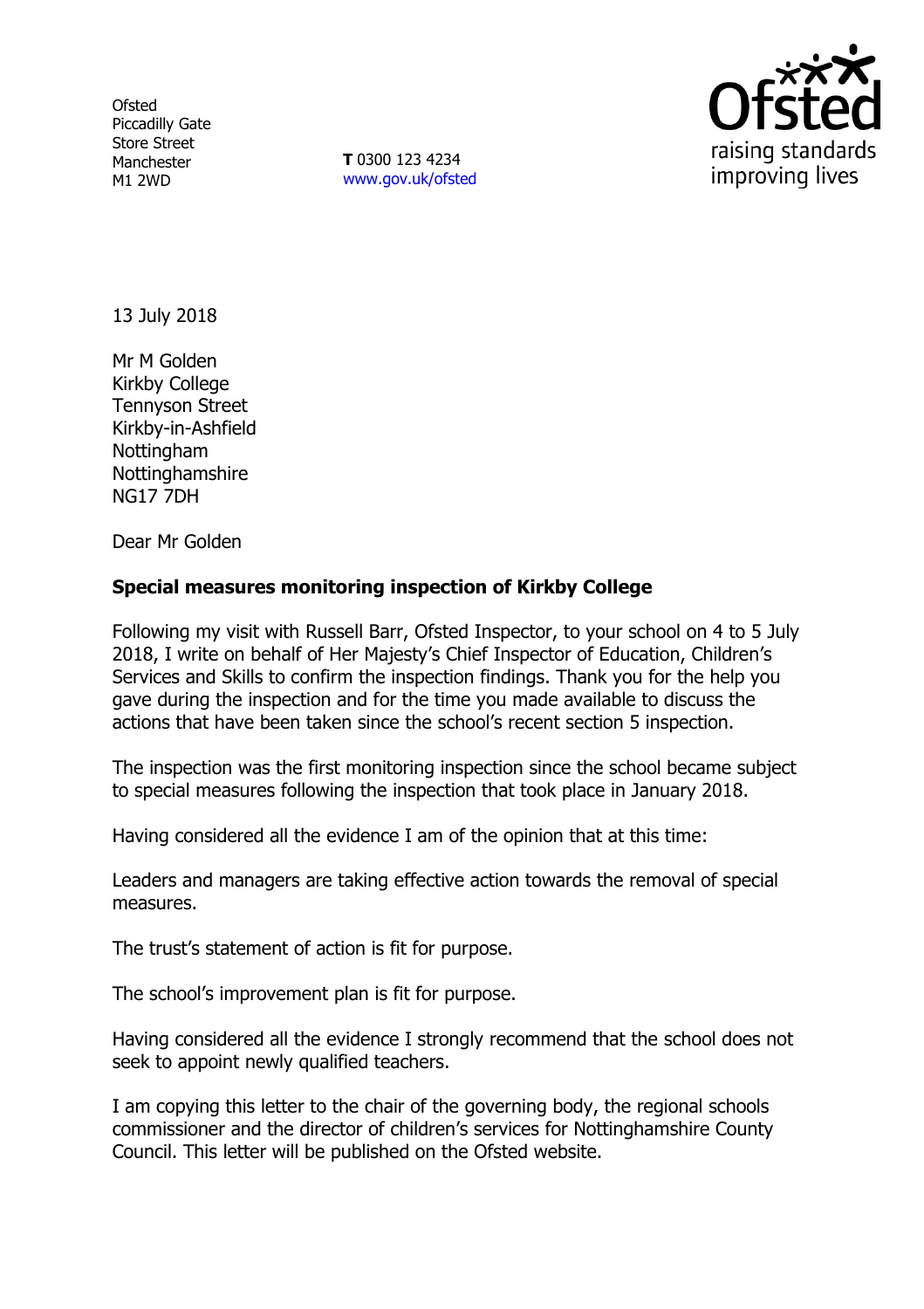

Yours sincerely

Chris Stevens

**Her Majesty's Inspector**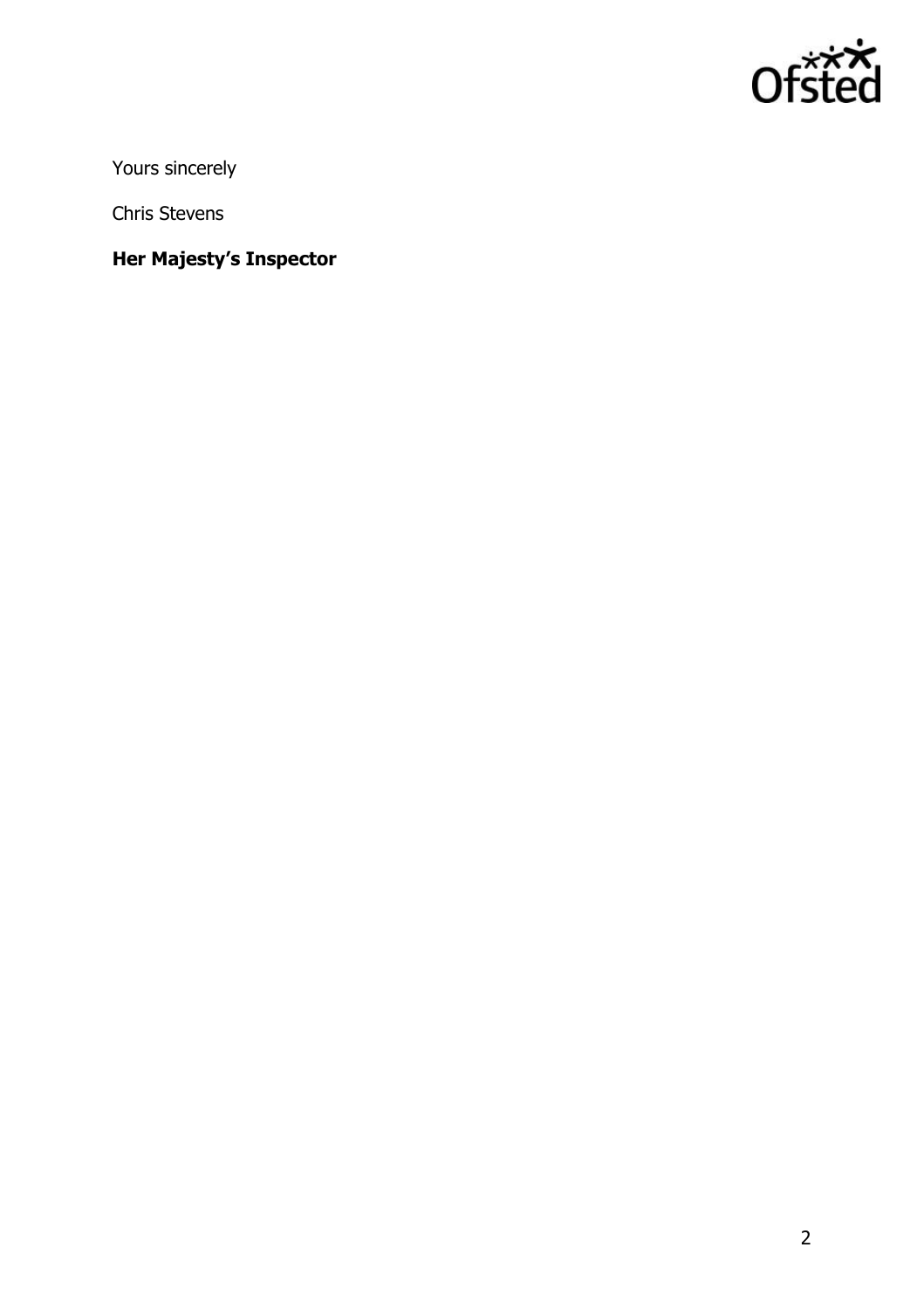

#### **Annex**

### **The areas for improvement identified during the inspection that took place in January 2018.**

- Improve the quality of leadership and management by:
	- urgently establishing robust and transparent systems for making and following up referrals around safeguarding
	- ensuring roles and responsibilities for safeguarding arrangements are clear and understood by all
	- establishing a clear vision for school improvement and ensuring this is understood by all staff
	- ensuring leadership roles and responsibilities are clearly defined and understood by all
	- evaluating all aspects of the school's work thoroughly, and amending plans accordingly
	- ensuring that all improvement plans identify clear and precise actions, measurable success criteria, specific timescales and those responsible for monitoring and evaluating actions
	- developing a strategic approach for the provision for pupils who have SEN and/or disabilities to ensure they are fully supported in all aspects of school life and make good progress
	- challenging staff underperformance swiftly and supporting them to improve
	- ensuring that teachers consistently apply the school's assessment and feedback policy
	- establishing clear strategies for the allocation of additional funding and evaluating its impact
	- ensuring that those responsible for governance have the skills, knowledge and understanding to hold leaders to account.
- Improve the quality of teaching, learning and assessment by ensuring that teachers:
	- plan activities which meet pupils' different needs and abilities
	- routinely plan activities which interest and motivate pupils
	- are held to account for pupils' outcomes.
- Improve personal development, behaviour and welfare by:
	- providing adequate facilities and a suitable atmosphere for pupils to eat their lunch in comfort
	- ensuring toilet facilities provide adequate hygiene and privacy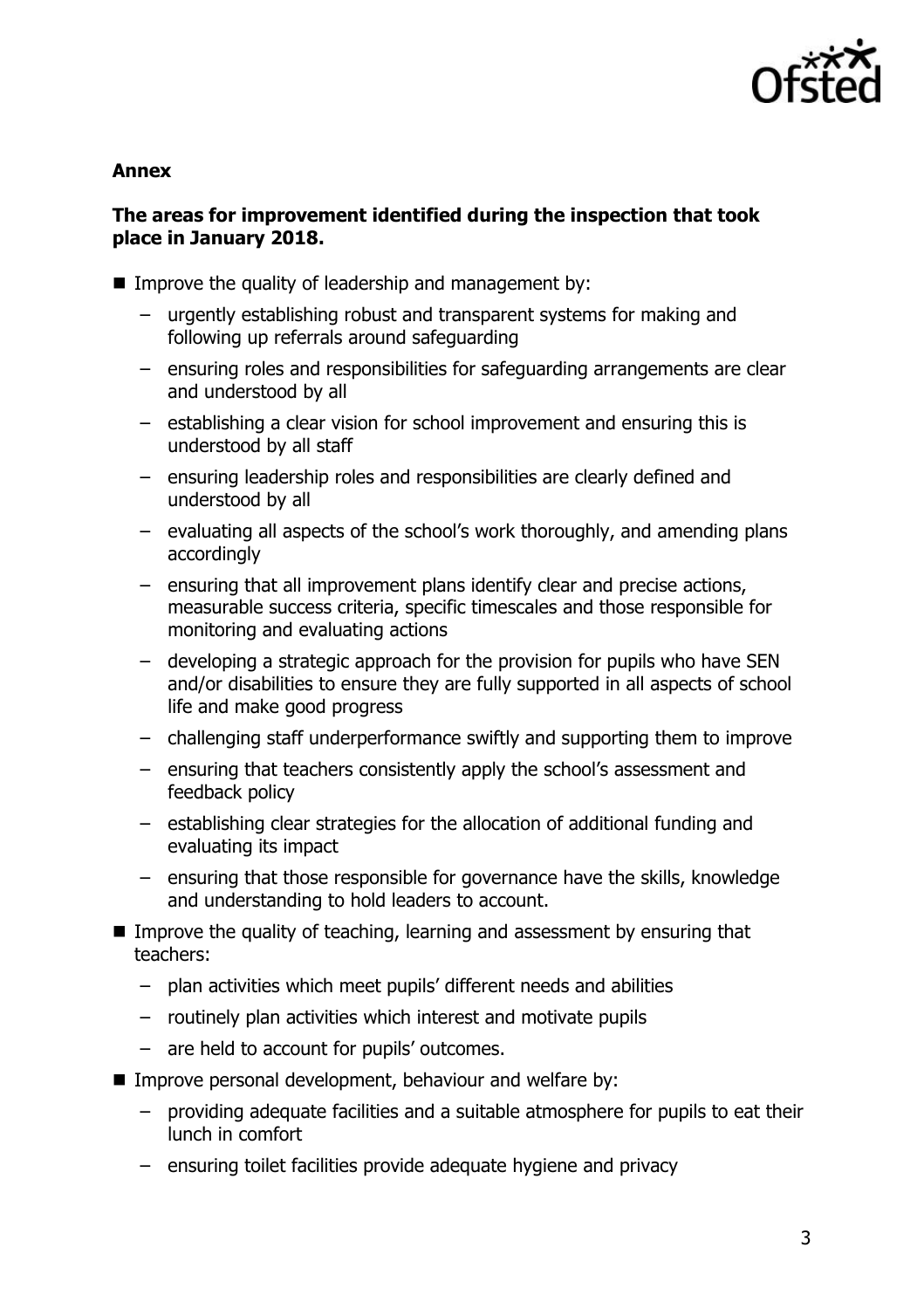

- ensuring teachers apply the behaviour policy consistently
- reducing low-level disruption in lessons
- improving pupils' behaviour at unstructured times
- further developing strategies already in place to improve attendance and reduce persistent absence.
- Improve the provision in the sixth form by:
	- supporting the leader of the sixth form to take a strategic role to improve the quality of the education provided
	- increasing opportunities for students to participate in work-related learning and to undertake work experience
	- improving students' attendance.

External reviews of governance and the school's use of the pupil premium funding should be undertaken in order to assess how these aspects of leadership and management may be improved.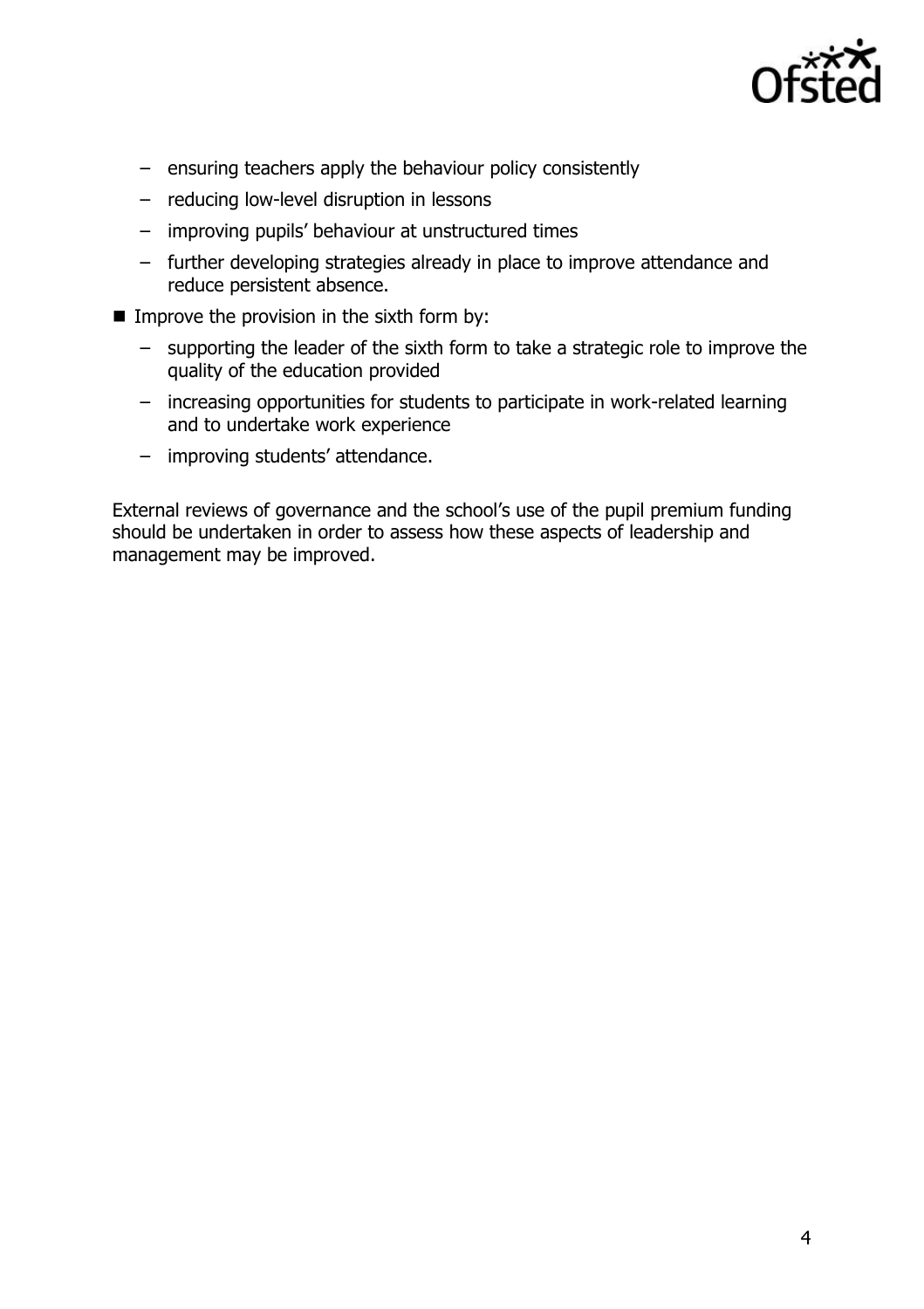

# **Report on the first monitoring inspection on 4 July 2018 to 5 July 2018**

### **Evidence**

Inspectors observed the school's work and met with the headteacher, other senior leaders, the leader of the sixth form, middle leaders and members of the trust and the local governing body. They held discussions with two groups of pupils and spoke with pupils during lessons and social time. They also met with a group of teachers. Inspectors observed teaching in a wide range of key stage 3 subjects, making short visits to 14 lessons. It was not possible to observe learning in key stage 4, as there were no Year 11 pupils in school and all Year 10 pupils were participating in work experience. Inspectors considered a wide range of documentation, including information on the school's website. They scrutinised records of pupils' achievement, behaviour and attendance as well as records relating to pupils who have special educational needs (SEN) and/or disabilities. They also scrutinised the school's safeguarding procedures and records. The lead inspector spoke by telephone to the local authority's safeguarding officer and school's support service manager. The lead inspector also spoke with an external consultant supporting school governance.

# **Context**

Since the last inspection, there have been significant changes in the senior leadership at the school. The previous executive headteacher has left the school. The head of school has been absent from her post for some time. The school's deputy headteacher has taken on the position of acting headteacher since March 2018. On his appointment to this role, he wasted no time in ensuring that the leadership team was restructured. Senior roles and responsibilities are now clearly defined. The post of chief executive officer has been removed from the school's senior leadership structure. The senior leadership team is considerably smaller than was previously the case and comprises the acting headteacher, two assistant headteachers, the coordinator of SEN and/or disabilities and the school's business manager.

### **The effectiveness of leadership and management**

Since the previous inspection, the school has experienced significant turbulence in staffing within the senior leadership team. Despite this, the current leadership team, led by the acting headteacher, has worked swiftly to bring about the necessary improvements in the school. The acting headteacher has wasted no time in drawing up and implementing an effective action plan for improvement. Leaders have rightly prioritised the safeguarding of pupils, improving the school environment, pupils' behaviour and the quality of teaching. The acting headteacher has a clear vision for improvement, accompanied by high expectations of all staff, and this has been successfully communicated to all. Staff have praised the acting headteacher and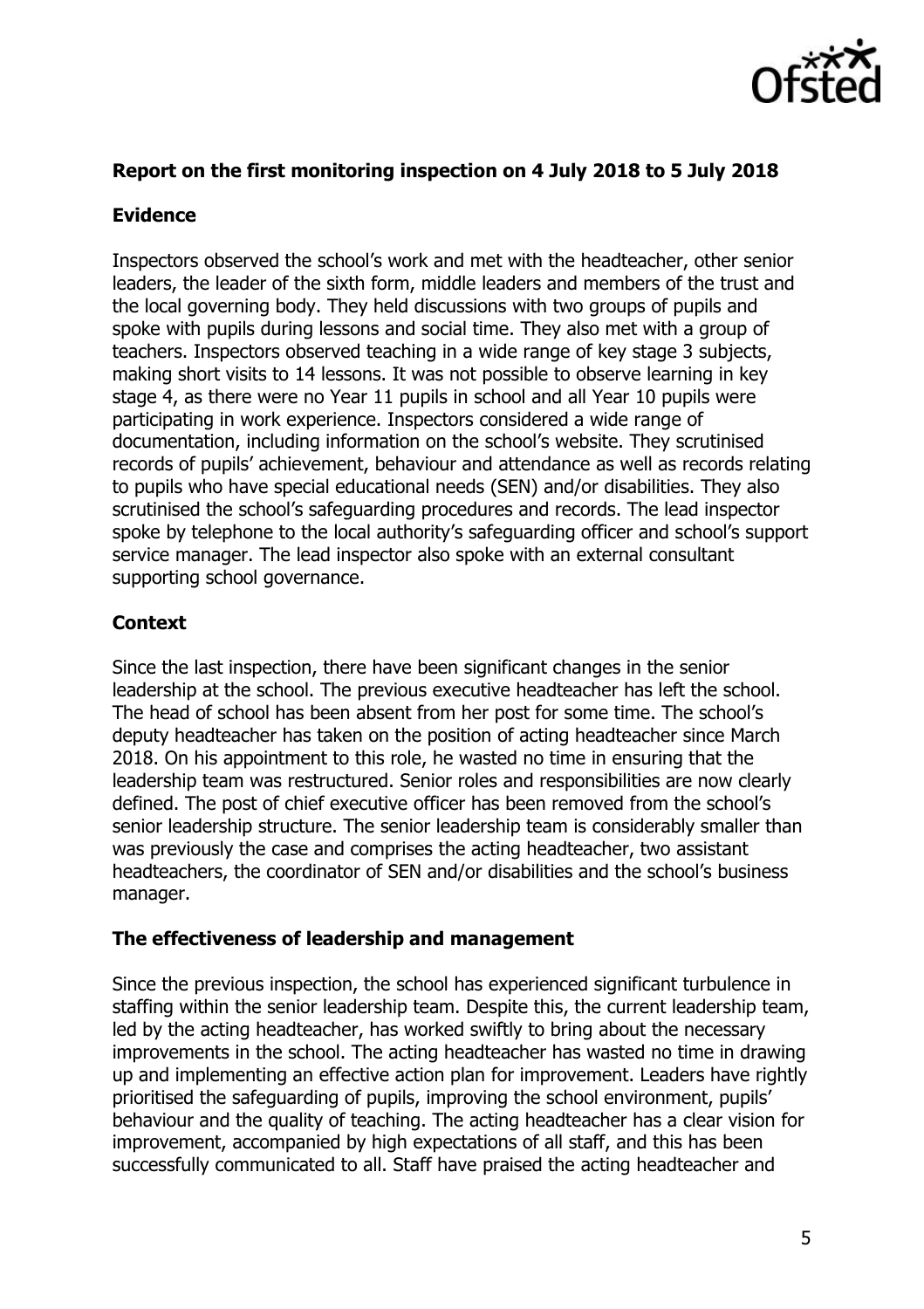

current senior team for fostering a new and shared culture of trust, belief and cooperation. The senior team has a visible presence in school and staff feel better supported.

The acting headteacher, while working with a substantially reduced leadership team, has been able to enhance its capacity through restructuring the team and ensuring clarity in roles and responsibilities. It is now a unified team. Senior leaders support the acting headteacher in driving whole-school improvements and in holding middle leaders to account for the effectiveness of the curriculum. All staff are clear about leaders' expectations and say that senior leaders support them well. A new policy for behaviour management is being applied more consistently and pupils' behaviour has improved dramatically as a result.

Leaders are realistic that they are on a journey of school improvement and that not everything can be improved immediately. They are clear about which actions are working well and which areas require further support and development. The wholeschool action plan contains a comprehensive range of actions that addresses all of the improvement areas identified in the previous inspection report. Timescales and lines of accountability are clear. Staff have been actively involved in decisions so that there is a shared sense of ownership in understanding whole-school policies and improvement strategies. This is evident in subject improvement plans, which are now closely aligned to the whole-school vision. Improvement actions are clear in the planning documentation. However, more specific measurable success criteria are needed to help leaders and governors to fully evaluate the success, or otherwise, of leaders' actions in bringing about rapid improvement in pupils' outcomes, behaviour and attendance.

Leaders took immediate action to ensure the safety and well-being of pupils following the last inspection. Together with strong and frequent support from Nottinghamshire's safeguarding children in education officer, the systems in place to record and follow up referrals around safeguarding are now fit for purpose. The designated safeguarding lead is well supported by a team of trained staff, and a governor has oversight of this area. The roles and responsibilities for safeguarding arrangements are now clearly defined and understood by all. Staff are further supported by weekly safeguarding briefings. Leaders are working effectively with outside agencies to ensure that pupils receive the right support. Pupils know who they can talk to if they find themselves in difficulty and they told inspectors that they feel safe in school.

Leaders have reviewed the curriculum at key stages 4 and 5. The school now offers viable courses that best support the current and future interests and aspirations of pupils. Consequently, leaders have wisely taken the decision to focus on a slightly narrower range of qualifications that can be delivered well. This includes the removal of early entry for a number of GCSE option subjects at key stage 4. Class groupings have also been reconsidered. In mathematics, for example, the reorganisation of the groups in key stage 4 is enabling teachers to tailor the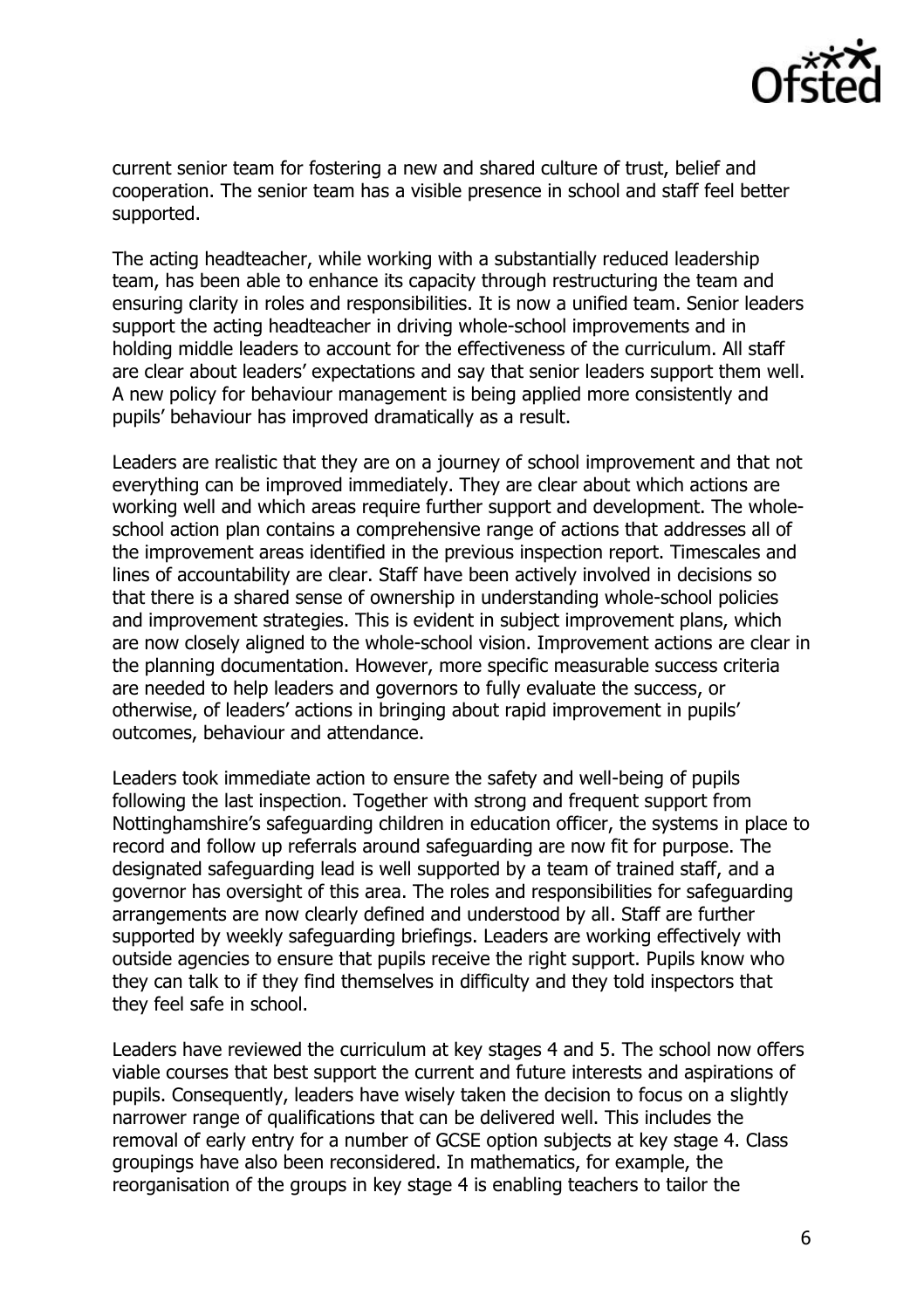

provision more closely to the full range of pupils' abilities.

Senior leaders are working closely with subject leaders to monitor the quality of teaching, learning and assessment across the curriculum. Leaders have put into place more stringent line-management processes to hold middle leaders and teaching staff to account for pupils' outcomes. All staff now have performance review targets that include progress outcomes for key stage 4, for example. All pupils know their target grades, and these are displayed on the cover of pupils' workbooks.

The oversight of the funding and provision for pupils who are eligible for the pupil premium is strengthening. Leaders now have a clearer understanding of the barriers to learning faced by disadvantaged pupils and of how new support strategies will be implemented, monitored and reviewed over time. While the systems are now set up in readiness for the new school year, it is too early to see the impact of this work on pupils' attendance, attainment and progress. A review of the use of the pupil premium has been commissioned to report on the effectiveness of leaders' actions in the coming months, but has not yet started. Leaders were not able to provide an evaluation of the impact of the use of the Year 7 literacy and numeracy catch-up funding.

While the senior leaders are a united team, some aspects of leadership are still in the development stage. For example, the provision for pupils with SEN and/or disabilities has not yet been reviewed so that leaders can track the specific interventions and progress made by these pupils. This includes the follow up of training in how to teach pupils with SEN and/or disabilities by teaching staff and additional adults in the classroom.

Governance is beginning to strengthen. Governors have worked hard to restore relationships within school since the last inspection. Trustees and local governors are well intentioned, committed and determined to see rapid improvements in the school. They have engaged positively with an external review of governance, and now have a better understanding of their strategic role and the importance of holding senior leaders to account. However, trustees and governors do not yet have a sharp enough understanding of the impact of the school's work to improve standards. This includes the impact of improvement work on pupils' outcomes and the impact of additional government funding, such as the pupil premium.

Despite the turbulence that the school has been through, leaders are building a sense of hope and optimism for the future. Staff who spoke with inspectors reported that current leaders are building a more positive culture. Staff say that they feel involved in helping to shape the school's future, and have a greater sense of ownership, allowing initiatives to have time to become established before new ones are introduced.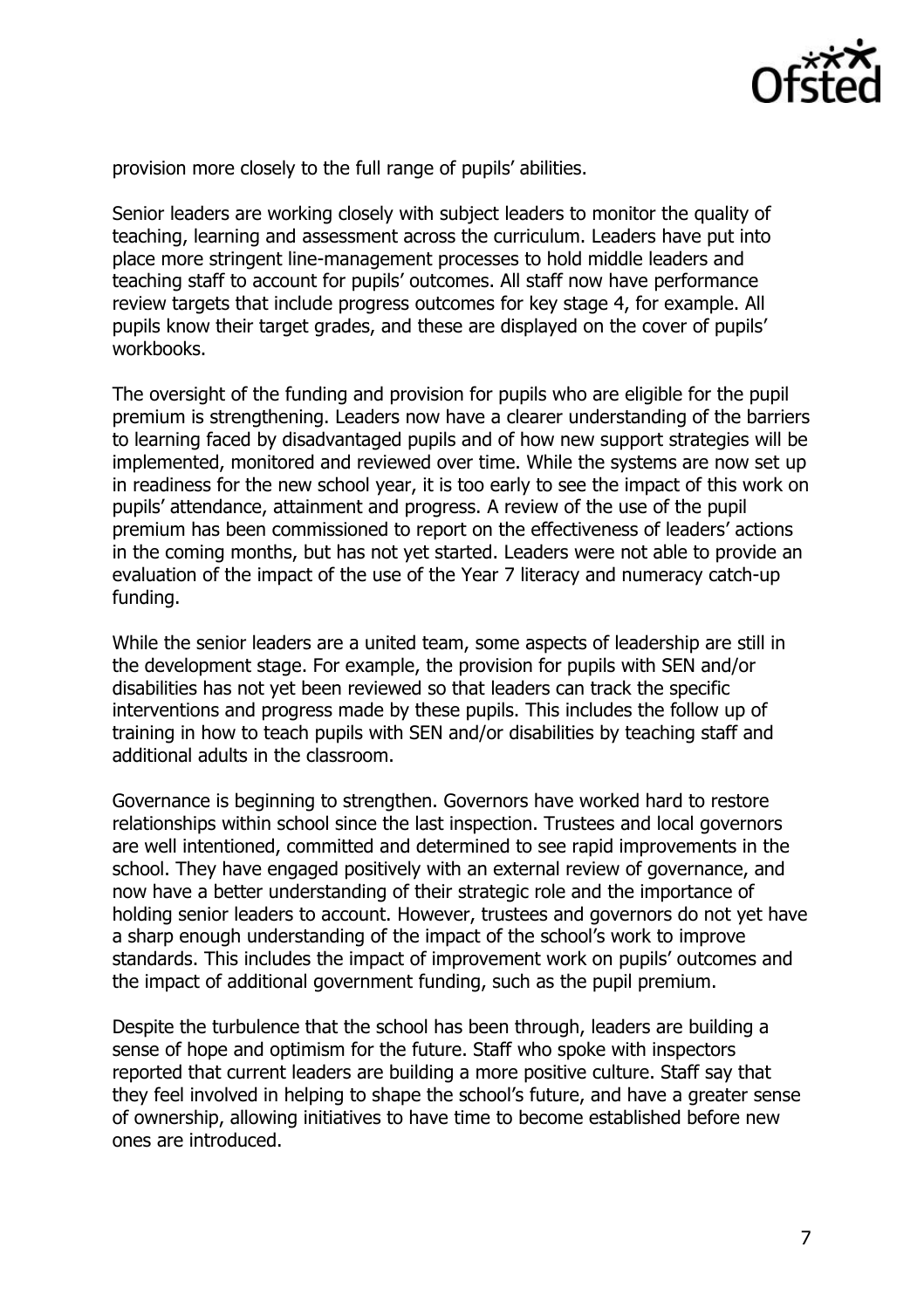

#### **Quality of teaching, learning and assessment**

Leaders have begun to take action to address the weaknesses in teaching, learning and assessment identified at the last inspection. Personalised coaching and mentoring is provided for those teachers who need it. Professional learning has focused on enabling teachers to plan learning activities that meet the needs and abilities of all pupils. Inspectors, however, observed variations in how well all teachers have used the professional learning in their practice.

A development group of staff, led by subject leaders, has worked on ensuring that staff understand the school's expectations for teachers' planning – referred to as the 'non-negotiables'. However, the extent to which all staff have applied these expectations remains too variable between and within curriculum subjects.

Inspectors found that in some subjects, a consistent combination of high expectations, coupled with appropriately challenging work and the full application of the school's policy on using feedback is enabling pupils to demonstrate faster progress. For example, in Year 9 English and modern languages, high expectations, high challenge and teachers' expectation for pupils to commit to improving their work are having a positive impact on learning and on the presentation of their work. In a GCSE Spanish lesson, for example, the learning objectives were defined according to pupils' targets and, consequently, they knew exactly what they had to do.

However, in other subjects there is much greater variability in how well pupils make progress and in the standards of presentation. In these subjects, teachers' expectations are low and the learning is not sufficiently challenging. Consequently, pupils drift off task and low-level disruption occurs.

#### **Personal development, behaviour and welfare**

Leaders have introduced a new policy for managing behaviour, which incorporates the views of staff and pupils. The consultative approach taken by leaders has been warmly welcomed. The new policy recognises positive behaviour and achievement, and challenges poor behaviour. Senior leaders have ensured that they have a more visible presence within the school. A new 'on-call' procedure and an isolation room have helped to reduce the number of disturbances in lessons and during social time. Inspectors noticed that, on the whole, relationships between staff and pupils were positive during and outside of lessons. There has been a slight increase in the proportion of pupils excluded on a fixed-term basis since the introduction of this policy. Leaders are monitoring this closely.

Leaders have taken determined action to improve the school environment. They have reviewed the arrangements for lunchtime and there are now more dedicated spaces for pupils to eat their lunch in comfort. There are now sports facilities to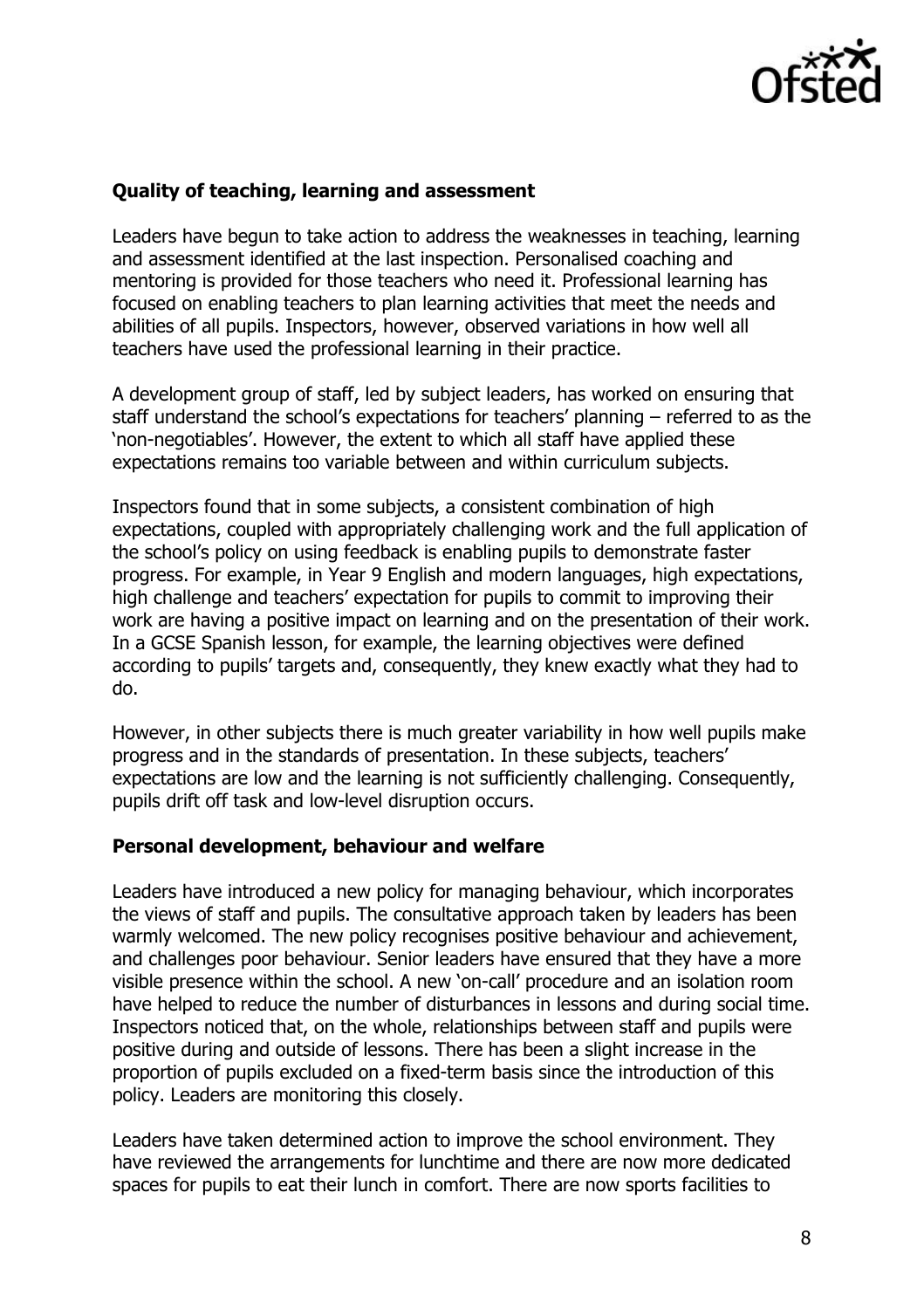

enable pupils to participate in a range of purposeful activities at lunchtime. These changes mean that the school site is less congested during unstructured time. Pupils say that arrangements at lunchtime are now much better, despite the small size of the school canteen.

Leaders also took urgent action to refurbish all school toilets to help improve standards of hygiene and privacy. Pupils say that these areas are much improved compared to the time of the previous inspection.

Pupils benefit from a well-planned programme of personal, social and economic development learning, covering a wide range of themes that promote pupils' understanding of spiritual, moral, social and cultural issues and fundamental British values. However, pupils were less clear about the purpose and importance of the daily 'ready to learn' sessions at the start of each school day.

Pupils are typically punctual to lessons. While pupils' attitudes in lessons have improved since the last inspection, their levels of concentration vary. When learning is not planned at the right level or is not sufficiently engaging, their concentration wanes and low-level disruption results. This was evident in some Year 7 and 8 lessons. Staff do not consistently challenge off-task behaviour.

The attendance of all pupils and, particularly, disadvantaged pupils and those who have SEN and/or disabilities remains stubbornly below the national average. Current attendance has declined further compared to 2017. The proportion of pupils regularly absent from school is also increasing. Staff continue to work on improving the attendance of pupils, and they recognise the importance of continuing to develop strategies to tackle this issue.

### **Outcomes for pupils**

In 2017, pupils' attainment was well below national averages. Furthermore, pupils made considerably less progress by the end of key stage 4 than the national average. The quality of teaching, learning and assessment is not improving quickly enough to ensure that all pupils make good progress across all subjects. Leaders cautiously expect some improvement to pupils' outcomes in 2018 but these remain fragile and well below average overall.

Current school information indicates that disparities remain in how well pupils achieve in different subjects. Pupils' progress in a range of option subjects is much slower in comparison to their progress in English, mathematics and modern foreign languages. This is partly due to some ill-considered curriculum decisions about early examination entry in some option subjects. However, these differences also reflect contrasts in the quality of teaching, learning and assessment between subject areas.

Leaders have taken action to improve the accuracy of assessment information and